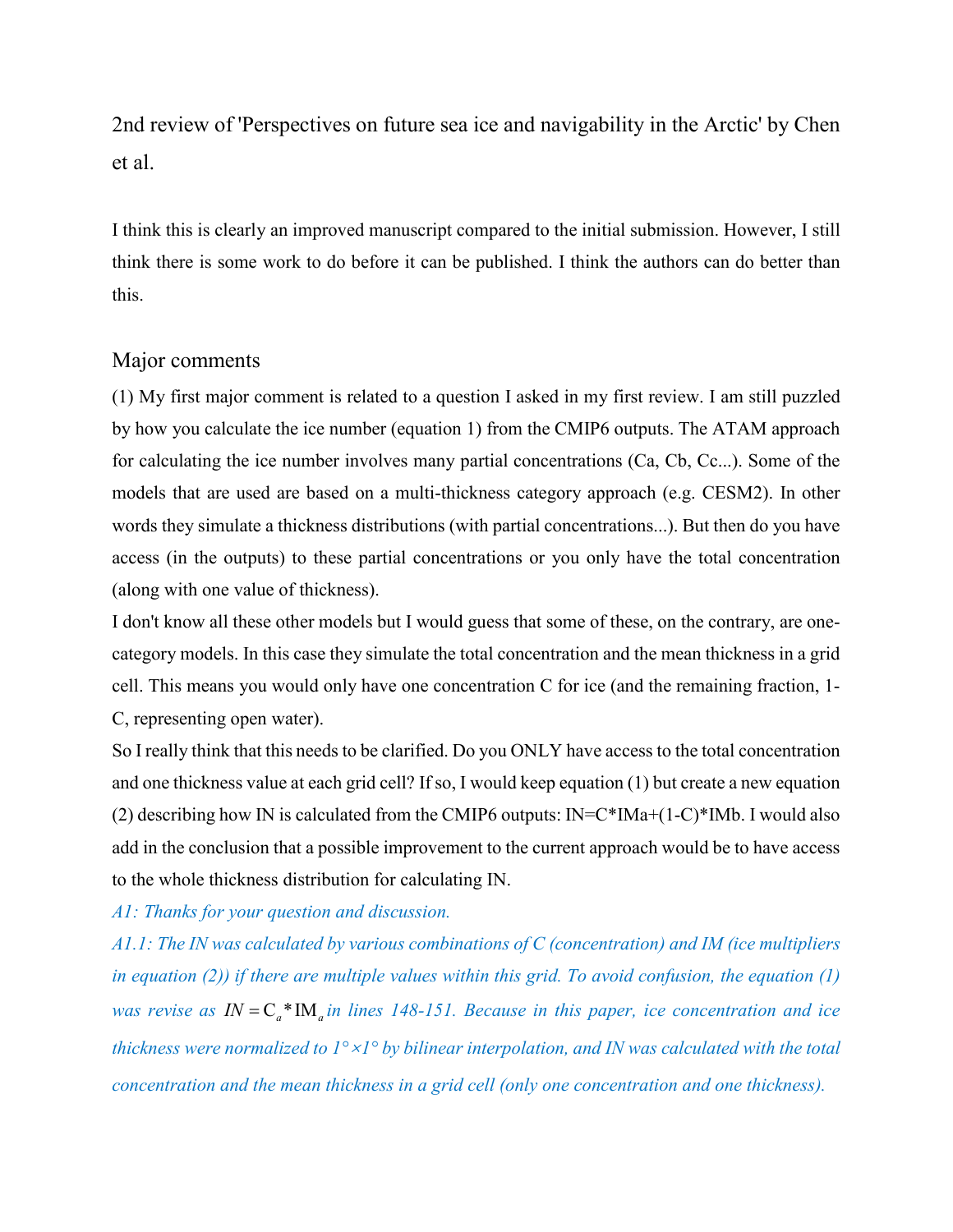*A1.2: IN=C\*IMa+(1-C)\*IMb is inappropriate for CMIP6 outputs. C is ice concentration, but 1- C does not make any physical sense.* 

(2) In my first review I had mentioned that the figures needed a lot of work. I don't see huge improvements. You can certainly increase the font size of labels and legends in many of these. Look for example at figure 5a. Why don't you make the legend (March, September) bigger? Same idea for the x and y labels. I could make the same comment for other figures (e.g. Figure 3).

*A: The figures were improved by increasing the font size of labels and legends after first review, but the resolution was reduced when inserted to the word. The original figures, which are very clear with 600dpi, will be submitted to editor when published. The size of labels and legends in Figure 3, Figure 5, Figure 7, and Figure 8 was increased again.*

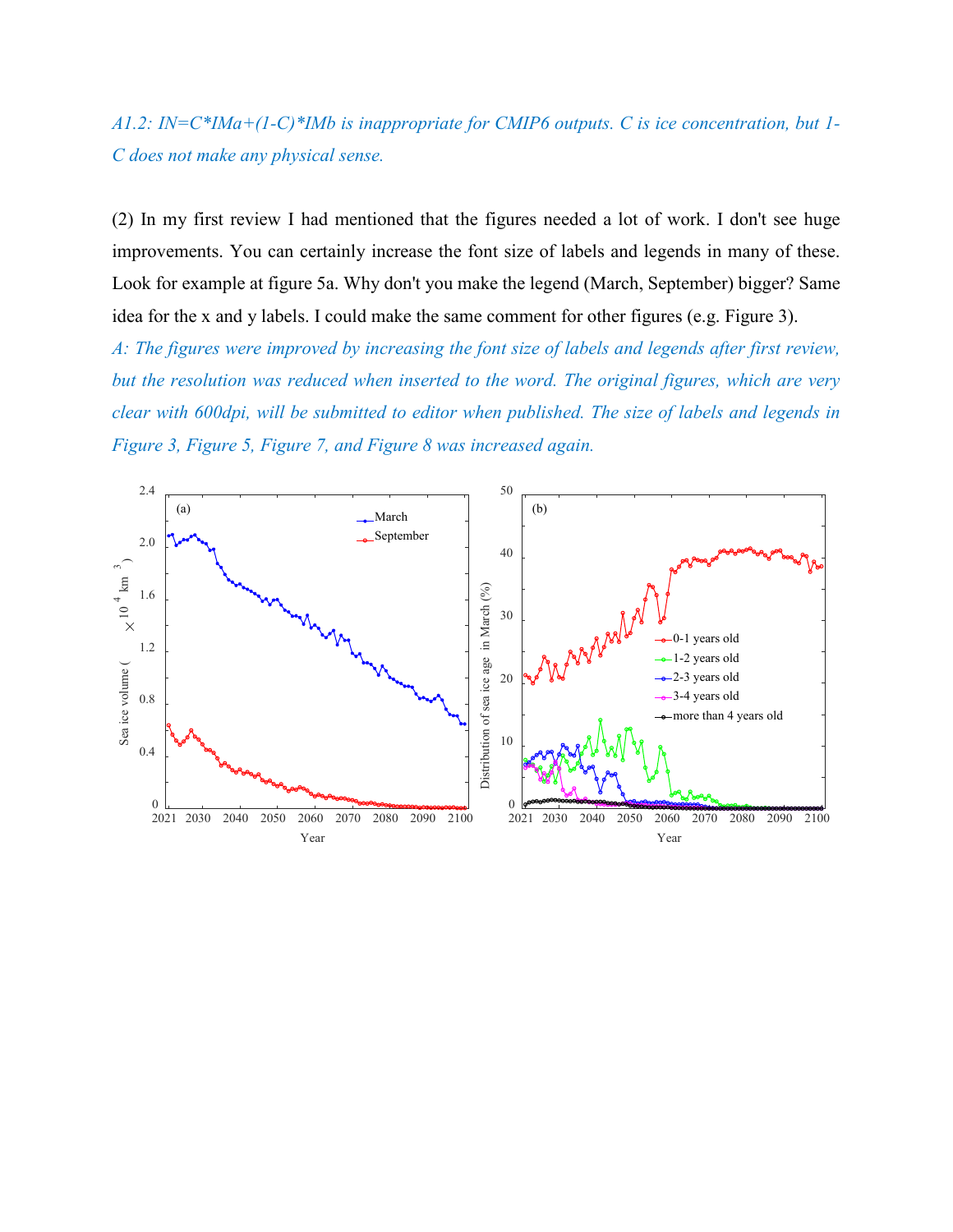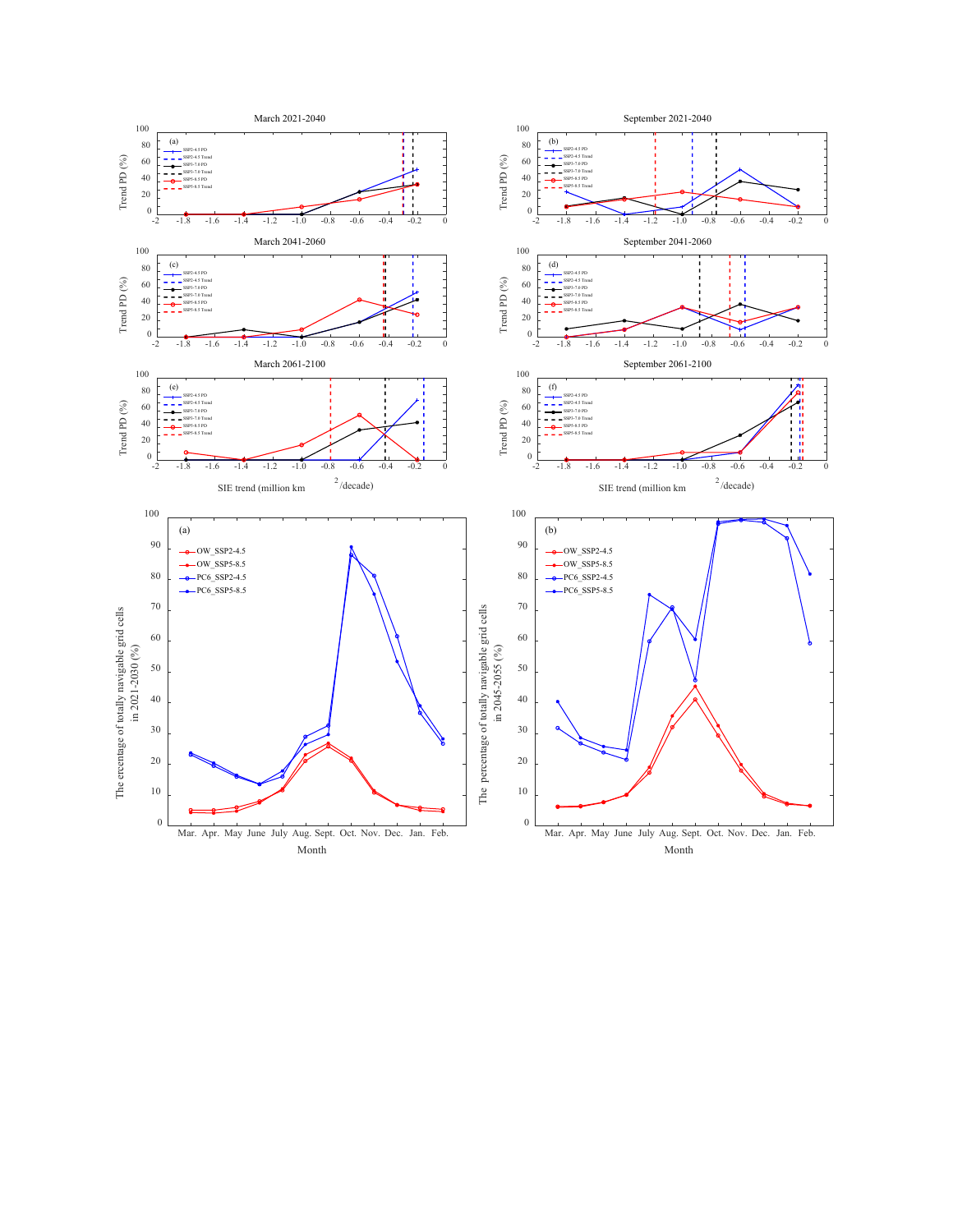

(3) I just realized that Figure 4 is really confusing. It is really hard to compare the panels on each row has the colorbars do not cover the same ranges (e.g. panel (a) shows trends between -7 to 5 while panel c goes between -3.6 and 2.7). This is very confusing and does not show the details (especially for thickness trends). I would set the colorbars between -1 and +1 for the thickness panels and between -30 and +5 for the concentration panels. Also, why do we see trends in regions where there is certainly NO sea ice in September (e.g. panels b, d and f for example West of Norway). You should put a threshold (5%???) on concentration and leave these regions white when there is no ice or very little. Actually you could even use the same threshold (concentration) for the thickness and concentration panels.

*A: Thanks for your suggestion. Figure 4 set the colorbars between -1 and +1 for the thickness panels and between -30 and +5 for the concentration panels, and gave a threshold (5%) on concentration in the revised manuscript.*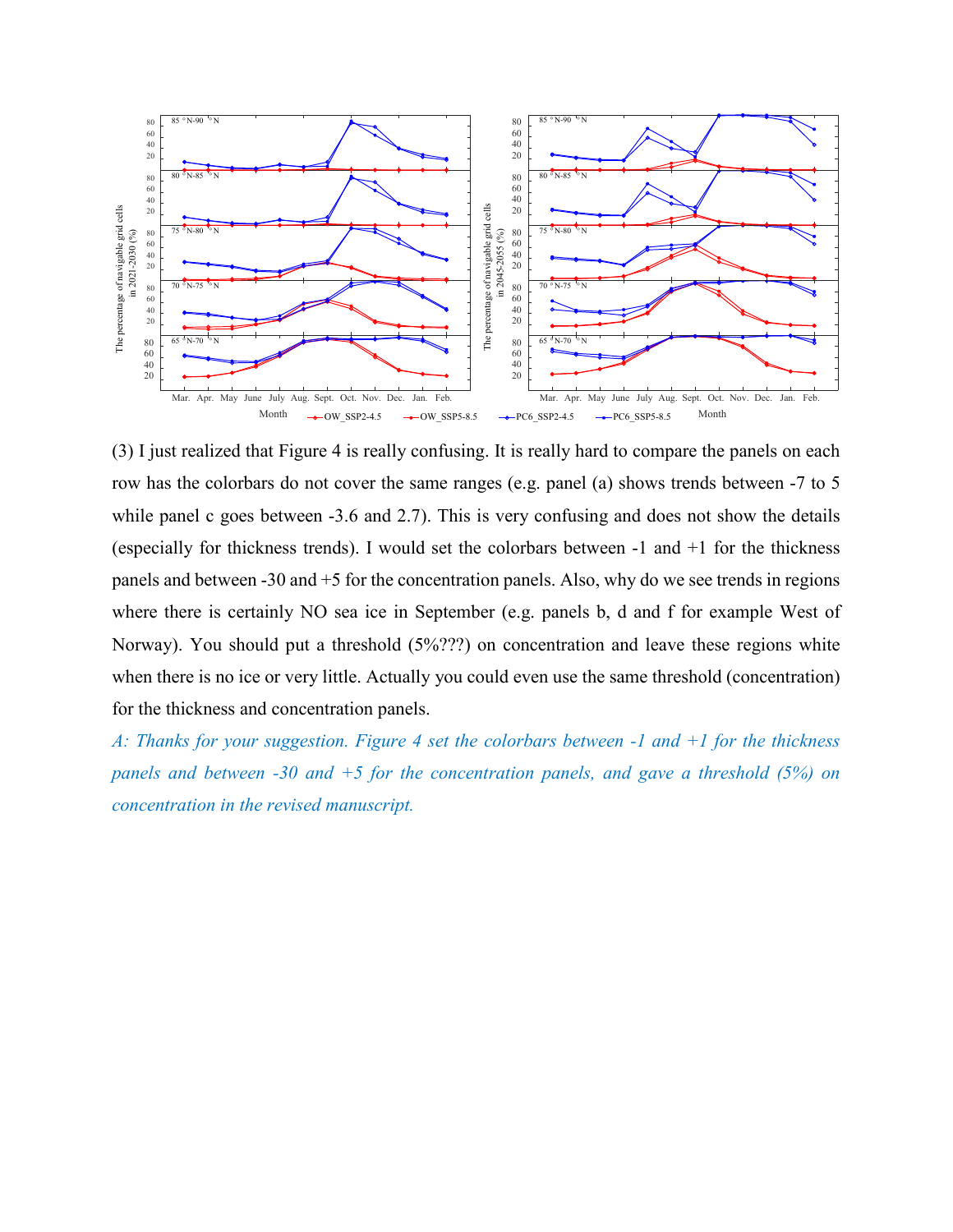

## Minor comments

1) line 19: decreasing sea ice...are we talking about the extent here?

*A: Yes, it was revised as "…decreasing sea ice extent…"*

2) line 44: what timing?

*A: This sentence was revised as "Continued declines in sea ice have been projected by the Coupled Model Inter-comparison Project Phase 5 in the Arctic through the end of the century (Meredith et al., 2019)"*

3) line 56: The end of shipping season for open water (OW) vessels has reached October 24th since 2010...is it so precise? Do you have a reference for that?

*A: Yes, the reference is Chen et al., 2019. It has been cited after this sentence.*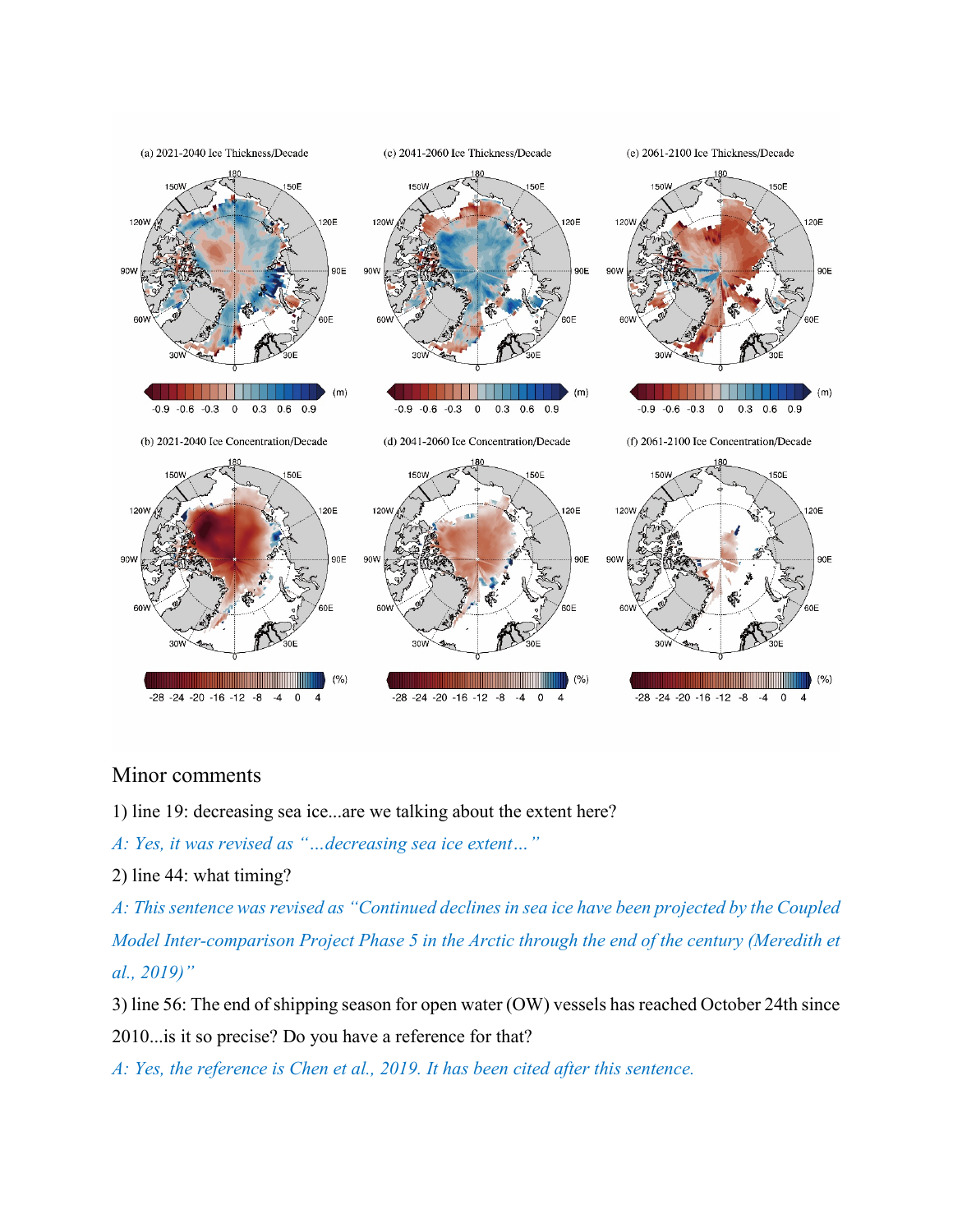4) line 122 change "Index in the" by "Index of the".

*A: Changed.*

5) line 123 change to "...The selected models are those that have a correlation..."

*A: Changed.*

6) line 125 change to "Five-point moving averages of the simulated and observed sea ice extents are displayed in Figure 1."

*A: Changed.*

7) line 132: replace "have not been released on" by "have not been released for"

*A: Replaced.*

8) line 169: replace "remaining sea ice" by "sea ice extent".

*A: Replaced.*

9) lines 170-172 and Figure 2: I am a bit confused...do you produce the observation trend using model outputs (line 171, historical ensemble averages) instead of using the observed 1979-2019 NSIDC trend and extending the time series in the future? Please rephrase and clarify.

*A: Sorry for the confusion. It is the observed 1979-2019 NSIDC trend and extending the time series in the future. This sentence was revised as "As shown in Figure 2, the observation trend was made with least square regression of sea ice extent from 1979 to 2019".*

10) lines 177-186: I would be a bit more careful with this discussion here. The "observed" time series of the extent are in fact extrapolations from a previous time period (1979-2019). We don't know exactly what will happen. I would not write "This will occur in September 2060 with high probability". I would rather use expressions such as "The extrapolated observed time series suggests...".

*A: Thanks for your suggestion. This sentence was revised as "The extrapolated observed time series suggests "ice free" will occur in September 2060".*

11) line 193: "...with an interval of 0.4..." Give the units after 0.4.

A: Thank you. It should be 0.4 million km<sup>2</sup>/decade.

12) line 206: replace "while the results are reliable" by "while the trends are consistent".

*A: Replaced.*

13) line 234 replace "The oldest ice..." by "As displayed in Figure 5, the oldest ice...".

*A: Replaced.*

14) line 247 Start the sentence with "Panel a indicates that the probability..."